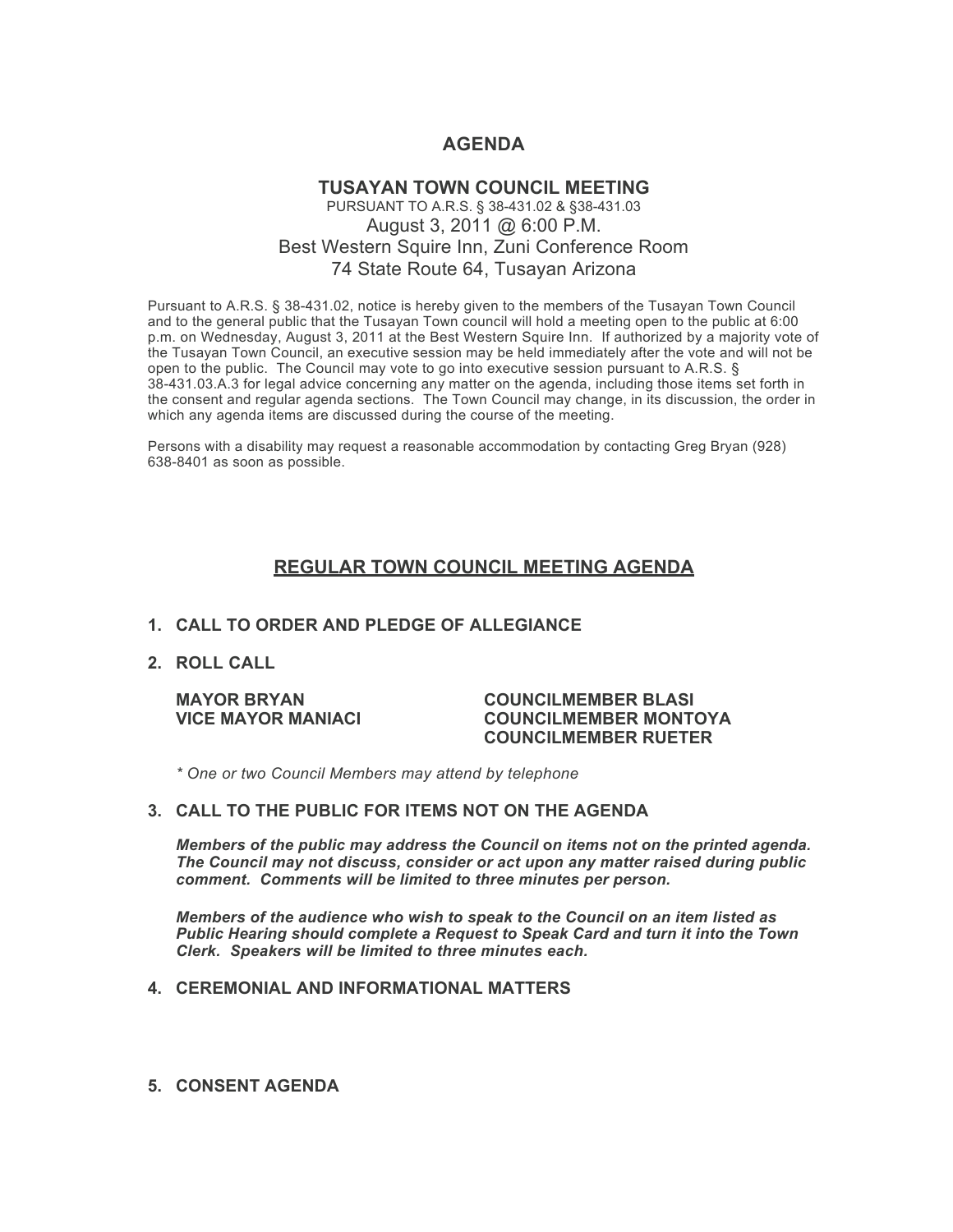**ITEMS ON THE CONSENT AGENDA ARE ROUTINE IN NATURE AND WILL BE ACTED ON WITH ONE MOTION AND ONE VOTE. PUBLIC HEARING ITEMS ARE DESIGNATED WITH AN ASTERISK (\*). MEMBERS OF THE COUNCIL OR STAFF MAY ASK THE MAYOR TO REMOVE ANY ITEM FROM THE CONSENT AGENDA TO BE DISCUSSED AND ACTED UPON SEPARATELY.**

**Consideration and possible approval of Administrative/Treasurer's Report**

Acceptance of the Finance Report Approval of the Payment of Bills Approval of Minutes

## **6. COMMITTEE REPORTS**

#### **7. ITEMS FOR ACTION**

**Consideration and possible approval of receipt and/or acceptance of the Municipal Water Study and Supplement.** 

**Consideration and possible approval of changing the time of the Regular Council meeting for the Tusayan Town Council to 4:00 p.m. on Wednesday, August 3, 2011.** 

**Consideration and possible approval of authorization for Town Manager to enter and execute an agreement with Hinton Burdick CPAs & Advisors to complete a Financial Report and an Audit for FY 2010-2011.**

**Consideration and possible approval of Resolution No.\_\_\_\_ thanking Secretary of Interior Ken Salazar for his decision to support the withdrawal of approximately one million acres of federal lands surrounding the Grand Canyon National Park from new uranium mining claims for 20 years and opposing efforts to prohibit Secretary Salazar from enforcing his order.**

**Consideration and possible approval of Resolution No.\_\_\_\_ authorizing and instructing the Town Manager to proceed with the development of a personnel policy, personnel job descriptions, classifications and salary schedules, and corresponding payroll procedures pursuant to participation in the U.S. Social Security Program which also permits participation in ASRS, the Arizona State Retirement System and other benefit programs.**

**Consideration and possible approval of Resolution No. \_\_\_\_\_ authorizing the waiver of development fees as structured and requiring developers to reimburse costs borne by the Town of Tusayan until all meeting and approval regarding the same are completed and or approval of project by the Council.** 

**Consideration and possible approval of Resolution No. \_\_\_\_\_ authorizing and instructing the Town Manager to pursue changes in the Text of the Zoning Code reference to Planned Community Districts and the specific requirement to minimum acreage.**

### **8. ITEMS FOR DISCUSSION**